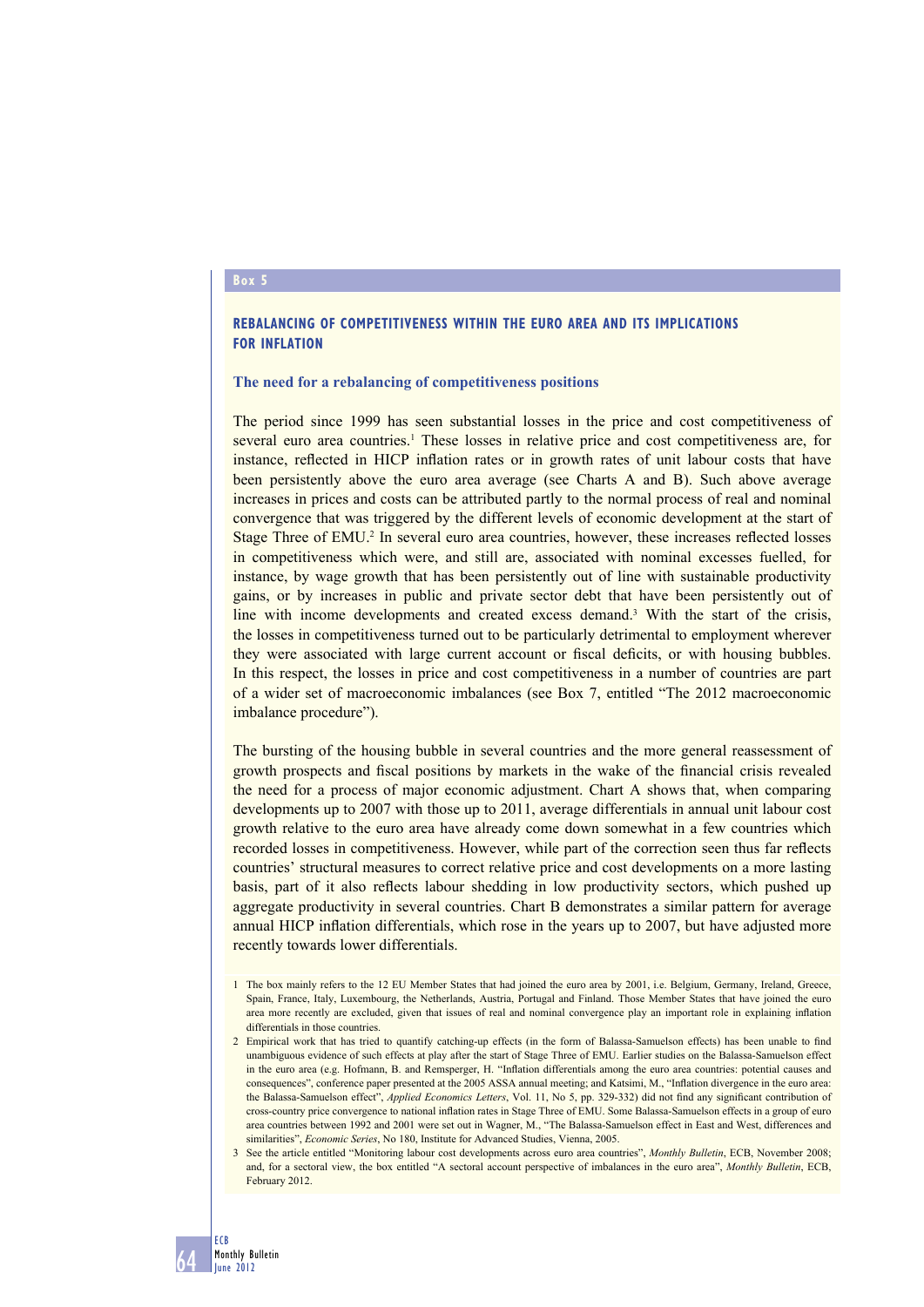# **ECONOMIC AND MONETARY DEVELOPMENTS**

Prices and costs





Notes: Countries are grouped in descending order for the period 1999-07. The data for Greece only cover the periods 2001-07 and 2001-11. The chart only covers the 12 EU Member States that had joined the euro area by 2001.

Sources: Eurostat and ECB calculations. Notes: Countries are grouped in descending order for the period 1999-2007. The data for Greece only cover the periods 2001-07 and 2001-11. The chart only covers the 12 EU Member States that had joined the euro area by 2001.

Charts A and B also show that there is still a substantial need for rebalancing in order to restore competitiveness positions. To continue the rebalancing process, countries will need to engage in courageous measures to enhance both price and non-price competitiveness. In this respect, the set of measures, and the degree to which they are used, may vary across countries. A significant genuine reduction in unit labour costs (lower wages and/or higher productivity) and excess profit margins are particularly urgent in countries with high unemployment and low competition.

First, flexibility in the wage determination process has to be strengthened in several euro area countries. Second, permanent increases in labour productivity strengthen competitiveness adjustment, as they lower unit labour costs and increase potential output at the same time. Productivity gains strengthen not only price competitiveness, but also non-price competitiveness. However, raising productivity (by way of process and product innovation, labour force skills, or business environment factors) typically requires courageous policy action on structural reforms (e.g. the liberalisation of closed professions and immigration, the reorientation of spending towards education and research and development, reforms of key framework conditions, such as amending judicial and regulatory frameworks to enhance their business friendliness, etc.). Such reforms are often hindered by privileged groups and vested interests, and can take considerable time to have visible effects. Third, excessive profit margins, which are particularly prevalent in domestically oriented sectors (predominantly services sectors), limit competition. Structural reform measures can address excessive rents by removing obstacles to both domestic and international competition, in particular in the sheltered professions, for instance by removing high entry barriers for new firms (and generally reducing red tape).